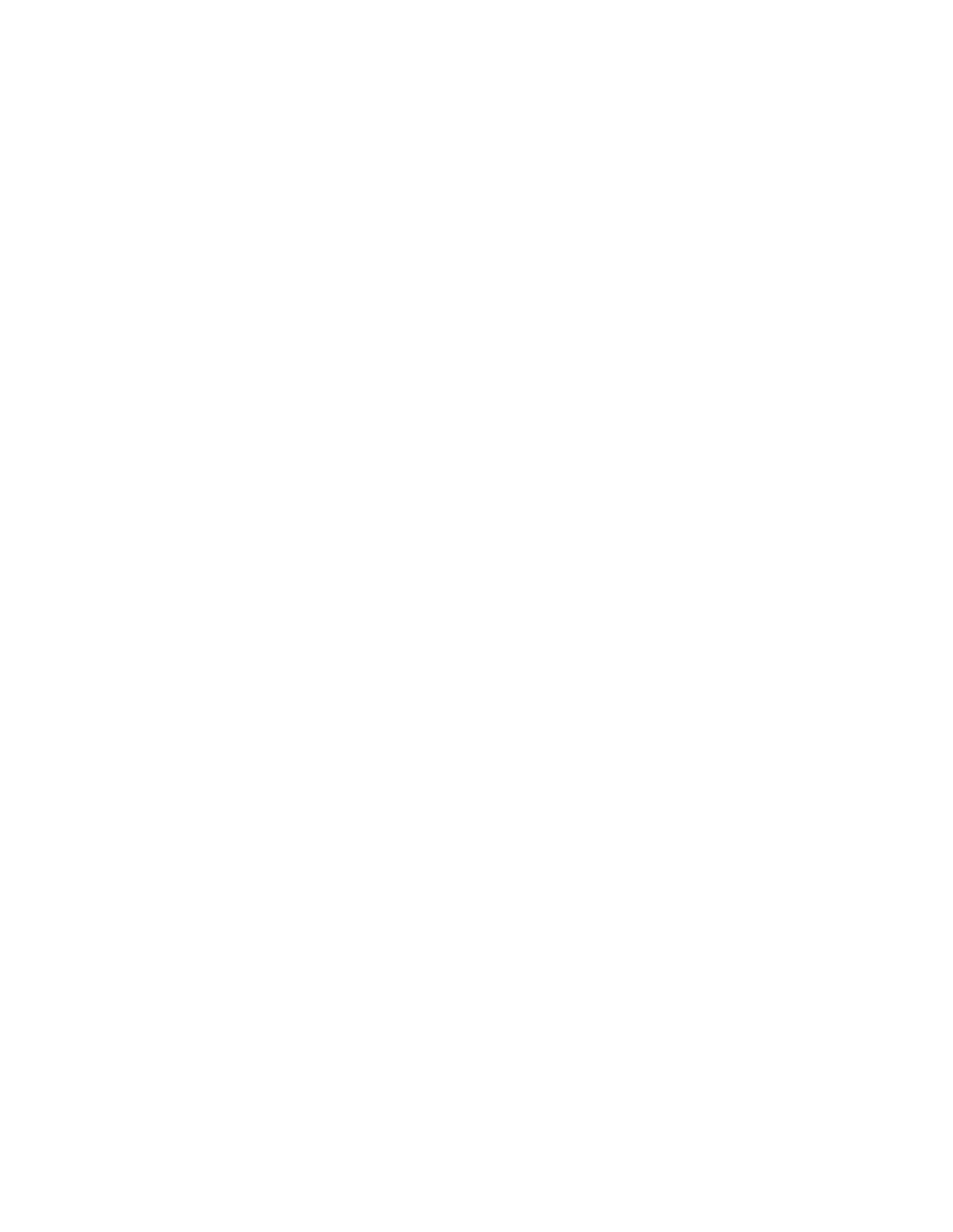#### **Chapter IV: Health**

 This chapter illustrates the health situation in ESCWA member countries, covering health professionals, health resources and major infectious diseases for both public and private sectors. Data were taken from the statistical yearbooks of the national statistical offices for the period 2000-2012. Averages were calculated using population data from the United Nations World Population Prospects: The 2010 Revision.

 Table IV-1 presents data on health professionals. It includes the number of medical doctors/physicians, dentists, nurses and pharmacists per 100,000 population, and the number of nurses per physician in both public and private sectors in 2000 and 2005-2011. The number of medical doctors/physicians covers both generalist and specialist practitioners. With a few exceptions, the data show a consistent increase in the number of health professionals during the period 2000-2011. The numbers of physicians and nurses per 100,000 population were the highest in Kuwait, whereas the highest numbers of dentists and pharmacists were in Lebanon. On the other hand, the lowest numbers of health professionals were seen in the Sudan and Yemen.

 Table IV-2 presents data on health resources. It highlights the number of hospitals and hospital beds per 100,000 population for all types of hospitals: general or specialty medical, surgical, psychiatric and others. It also includes the number of health centres and clinics, maternity and child centres, in addition to pharmacies per 100,000 population in 2000 and the period 2005-2011. The data reveal steady hospital rates in ESCWA member countries. While more than half of ESCWA member countries revealed a decrease in their hospital beds' rate, an increase for the other remaining countries was noticed. The rates of mother and child care centres in most countries remained unchanged, and only 33 per cent of the countries had a decrease in their rates as to health centres and clinics. An increase in the rates of pharmacies in the majority of the ESCWA member countries was noticed.

يتناول ھذا الفصل الوضع الصحي في البلدان األعضاء في اإلسكوا، بما في ذلك العاملون الصحيون، والموارد الصحية، واألمراض المعدية الرئيسية في القطاعين العام والخاص. وأخذت البيانات من الحوليات اإلحصائية الصادرة عن أجھزة اإلحصاء الوطنية في الفترة 2000-2012. وحسبت المعدلات استناداً إلى بيانات السكان التي يتضمنھا منشور التوقعات السكانية لألمم المتحدة في العالم: تنقيح عام .2010

يتناول الجدول -1IV المتخصصين في مجال الصحة. ويتضمن بيانات عن عدد األطباء وأطباء األسنان والممرضين والصيادلة لكل 000 100 من السكان، وكذلك عدد الممرضين لكل طبيب في كل من القطاعين العام والخاص في عام 2000 وفي الفترة .2011-2005 ويشمل عدد األطباء ممن يمارسون الطب العام واألطباء المتخصصين. وباستثناء بعض الحاالت، تشير البيانات إلى زيادة مطردة في عدد المتخصصين في مجال الصحة في الفترة .2011-2000 وتضم الكويت العدد األكبر من األطباء والممرضين بينما يضم لبنان العدد الأكبر من أطباء األسنان والصيادلة لكل 000 100 من السكان في منطقة اإلسكوا، بينما يبلغ عدد المتخصصين في مجال الصحة أدنى مستوياته في السودان واليمن.

ويتناول الجدول -2IV الموارد الصحية. ويشير إلى عدد المستشفيات وأسرة المستشفيات في كل أنواع المستشفيات العامة والخاصة والجراحية والنفسية وغيرھا لكل 000 100 من السكان. كما يشمل الجدول عدد المراكز والعيادات الصحية، ومراكز رعاية الأمومة والطفولة، والصيدليات لكل 000 100 من السكان في عام 2000 والفترة .2011-2005 وتشير البيانات إلى ثبات معدل المستشفيات في البلدان األعضاء في اإلسكوا. وفيما أشارت البيانات إلى انخفاض معدل أسرة المستشفيات عند أكثر من نصف بلدان اإلسكوا، ارتفع ھذا المعدل عند البلدان المتبقية. وبقيت معدالت مراكز رعاية األمومة والطفولة ثابتة في أكثرية الدول، وانخفض معدل المراكز الصحية والعيادات فقط في 33% في المائة من البلدان الأعضاء كما ارتفع معدل الصيدليات في معظم الدول األعضاء.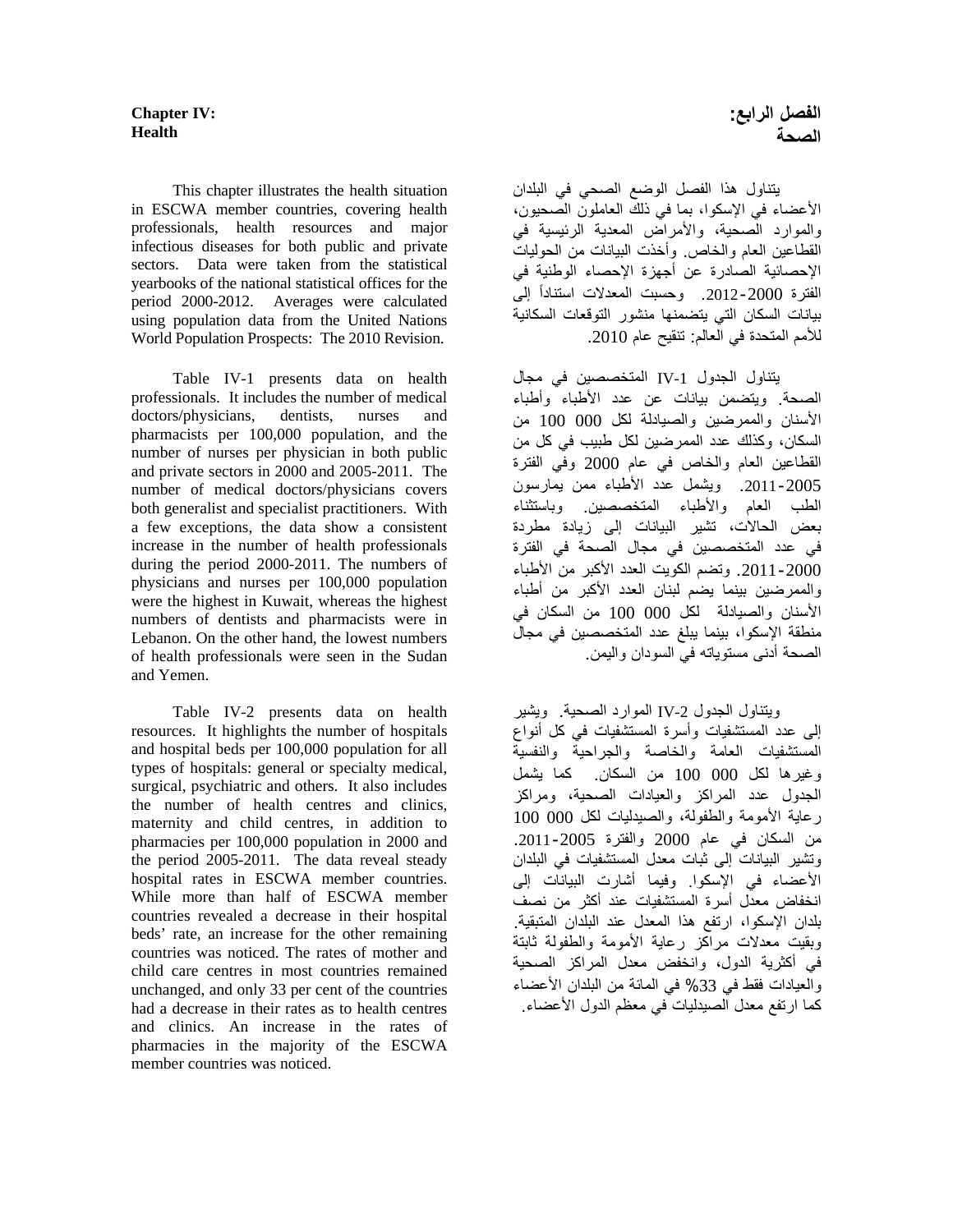Table IV-3 presents data on major infectious diseases including malaria, tuberculosis and hepatitis per 100,000 population in 2000 and during the period 2005-2011. The Sudan and Yemen had the highest prevalence of malaria in the ESCWA region. The prevalence of these infectious diseases generally decreased in almost all countries. However, the prevalence of tuberculosis increased in Sudan and slightly in Palestine over the last year.

ويتناول الجدول -3IV األمراض المعدية الرئيسية. وھو يعرض معدالت انتشار أمراض المالريا والسل والتھاب الكبد لكل 000 100 من السكان في عام 2000 والفترة .2011-2005 وتبلغ اإلصابة بالمالريا في بلدان اإلسكوا أعلى معدالتھا في السودان واليمن. وبشكل عام، سجل انتشار ھذه األمراض المعدية تراجعاً في معظم البلدان، في ما عدا مرض السل الذي زاد انتشاره في السودان وقليلاً في فلسطين في السنة األخيرة.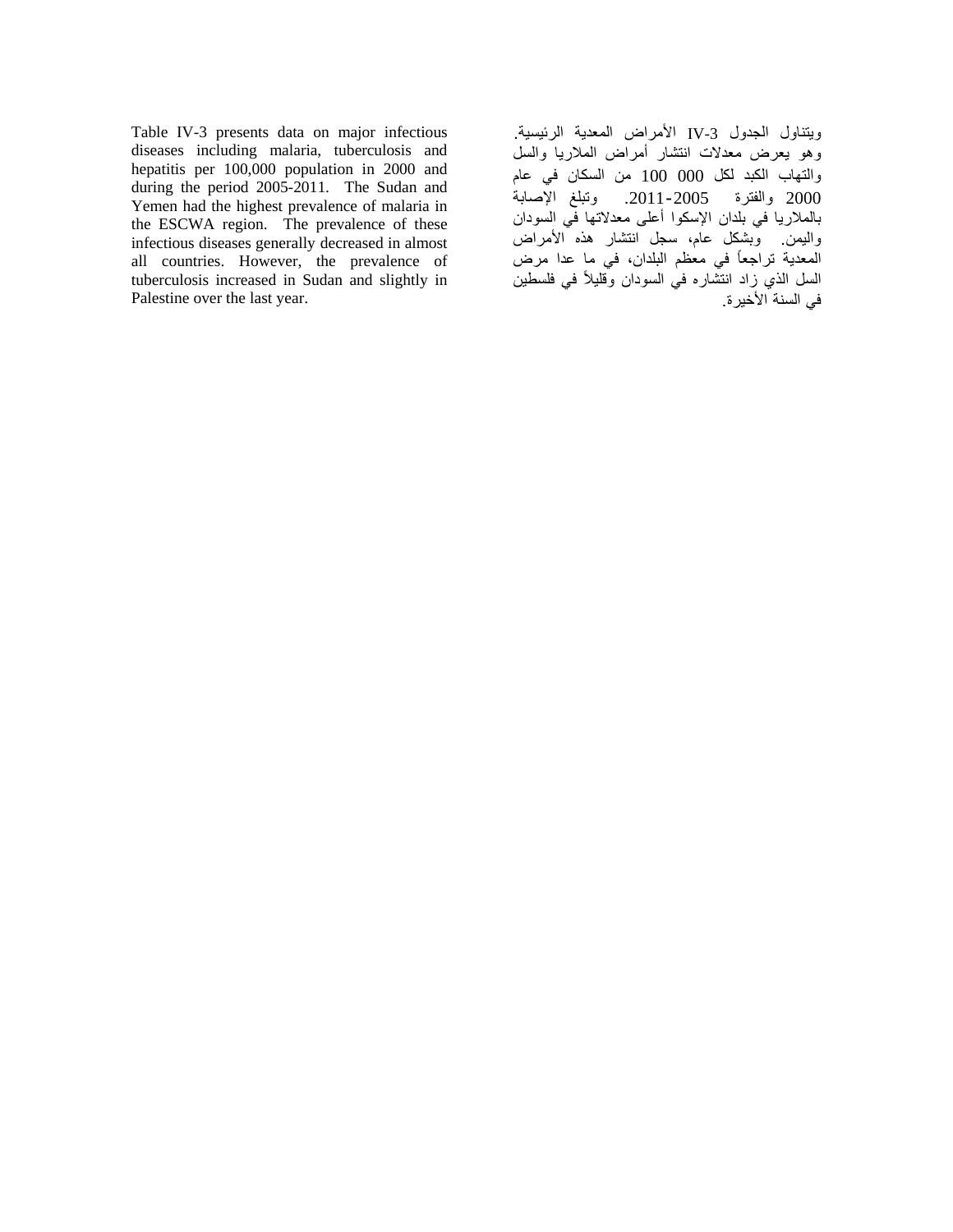#### *Sources*

#### **Bahrain**

Central Informatics Organization, Directorate of Statistics, *Statistical Abstract 2010* and previous issues;

Central Informatics Organization, *Bahrain in figures 2007-2008, issue 25* and previous issues;

Central Informatics Organization, *Kingdom of Bahrain Statistics 2000-2009.*

## **Egypt**

Central Agency for Public Mobilization and Statistics, *Statistical Abstract 2012* and previous issues.

Central Agency for Public Mobilization and Statistics, *Egypt in Figures 2011*.

## **Iraq**

League of Arab States, *Statistical Abstract for Arab countries, issue 10*, 2002; 2002 10

Central Office for Statistics and Information Technology, *Annual Abstract of Statistics 2010- 2011* and previous issues;

Ministry of Planning and Development Cooperation, Central Organization for Statistics and Information Technology, *Iraq in Figures 2008*.

## **Jordan**

Department of Statistics, *Statistical Yearbook 2011* and previous issues; and *Jordan in figures 2011* and previous issues.

## **Kuwait**

Ministry of Planning, Central Statistical Bureau, *Annual Statistical Abstract 2010* and previous issues.

## **Lebanon**

Order of Physicians, Dentists and Hospitals. 2005.

Central Administration for Statistics, *Statistical Yearbook 2009* and previous issues; and *Lebanon in Figures, 2009.* 

## البحر بن

الجهاز المركزي للمعلومات، مديرية الإحصاء، المجموعة الإحصائية 2010 و أعداد سابقة؛

الجهاز المركزي للمعلومات، البحرين في أرقام 2007<del>\_</del> 2008، العدد 25 وأعداد سابقة؛

الجهاز المركزي للمعلومات، [حصائيات مملكة البحرين  $-2009 - 2000$ 

## مصر

الجهاز المركزي للنعبئة العامة والإحصاء، المجموعة الإحصائية 2012، وأعداد سابقة.

الجهاز المركزي للتعبئة العامة والإحصاء، مصر في أرقام 2011

## العراق

جامعة الدول العربية، المجموعة الإحصائية للبلدان العربية،

الجهاز المركزي للاحصاء وتكنولوجيا المعلومات ، المجموعة الإحصائية السنوية 2010–2011 وأعداد سابقة؛

وزارة التخطيط والنعاون الإنمائي، الجهاز المركزي للإحصاء وتكنولوجيا المعلومات، العراق في أرقام 2008.

## الأردن

دائرة الإحصاءات العامة، الكتاب الإحصائي السنوي 2011 وأعداد سابقة؛ والأردن بالأرقام 2011 وأعداد سابقة.

## الكويت

وزارة التخطيط، الإدارة المركزية للإحصاء ، المجموعة الإحصائية السنوية لعام 2010 وأعداد سابقة.

## لبنان

نقابات الأطباء وأطباء الأسنان والمستشفيات. 2005.

الإدار ة المركزية للإحصاء ، الكتاب الإحصائي السن<u>وي </u><br><u>2009</u> وأعداد سابقة؛ ولبنان في أرقام، 2<u>009</u>.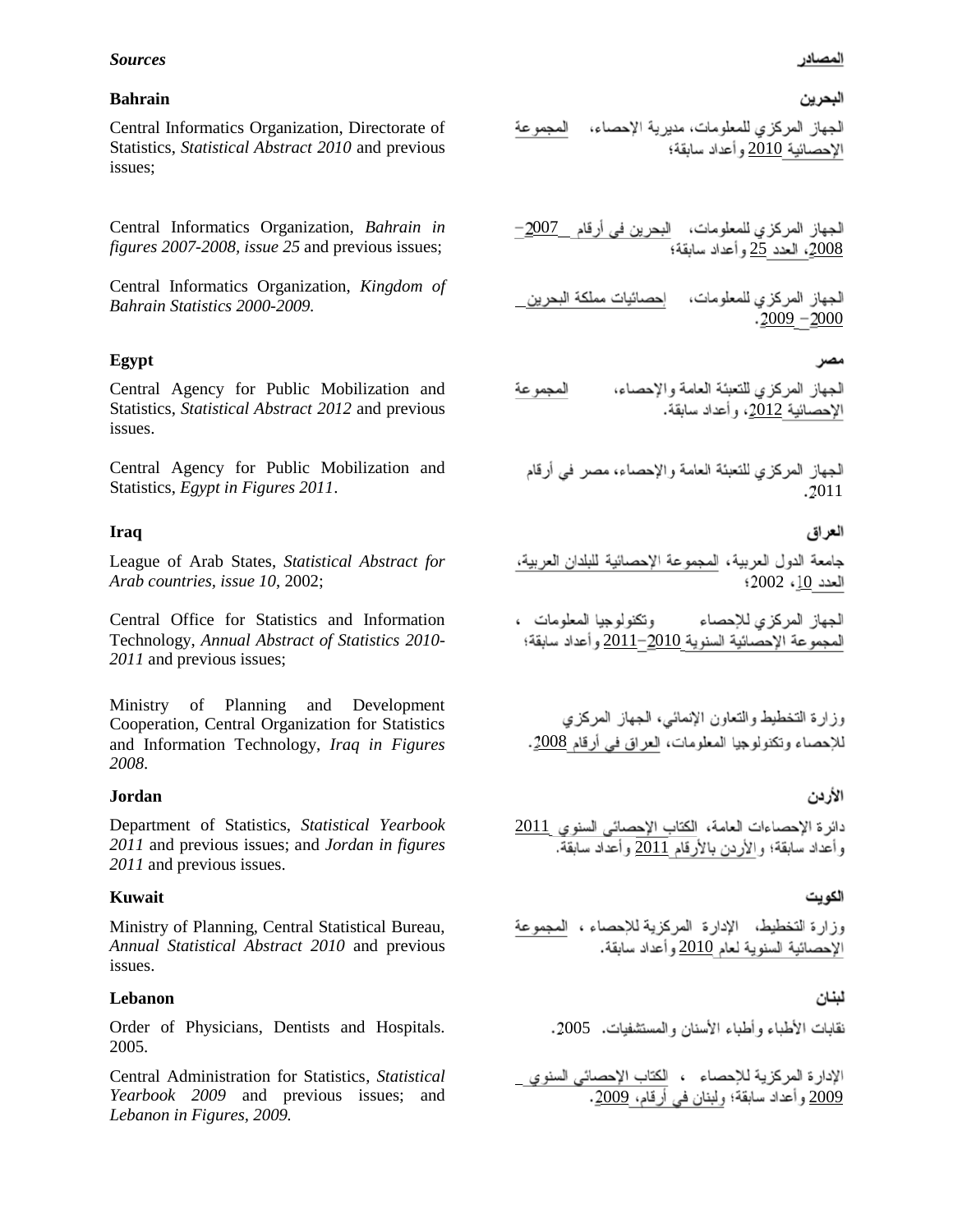#### **Oman**

Ministry of National Economy, *Statistical Yearbook 2011* and previous issues.

Ministry of Health, *Annual Health Report 2002* and previous issues.

Ministry of National Economy, *Facts and Figures 2010*.

### **Palestine**

Central Bureau of Statistics, *Statistical Abstract of Palestine 2010* and previous issues; and *Palestine in Figures 2011* and previous issues.

#### **Qatar**

Central Statistical Office, *Annual Statistical Abstract 2010* and previous issues; and *Qatar in figures* 2011 and previous issues.

#### **Saudi Arabia**

Ministry of Economy and Planning, Central Department of Statistics and Information, *Statistical Yearbook 2010* and previous issues.

#### **The Sudan**

Central Bureau of Statistics, *Statistical Yearbook 2009*; and *The Sudan in Figures, 2004-2008*.

#### **Syrian Arab Republic**

Central Bureau of Statistics, *Statistical Abstract 2011* and previous issues.

#### **United Arab Emirates**

Ministry of Planning, Central Statistical Department, *Annual Statistical Abstract 2010*  and previous issues; and *The United Arab Emirates in Figures 2010* and previous issues.

#### **Yemen**

Ministry of Planning and International Cooperation, Central Statistical Organization, *Statistical Yearbook 2011* and previous issues; and *Yemen in Figures 2009* and previous issues.

#### **Other sources**

وزارة الاقتصاد الوطني، الكتاب الإحصائـي السنوي 2011 و أعداد سابقة.

وزارة الصحة، التقرير الصحى السنوى 2<u>002</u> وأعداد سابقة.

وزارة الاقتصاد الوطنبي، حقائق وأرقام 2010.

#### فلسطين

الجهاز المركزي للإحصاء الفلسطيني، المجموعة الإحصائية السنوية لفلسطين 2010، وأعداد سابقة؛ و فلسطين في أرقام 2011

#### فطر

الجهاز المركزي للإحصاء ، المجموعة الإحصائية السنوية 2010 وأعداد سَابِقَة؛ وقطر في أرقام 2011 وأعداد سابقة.

## المملكة العربية السعودية

## وزارة الاقتصاد والتخطيط، مصلحة الإحصاءات العامة والمعلومات، الكتاب الإحصائي السنوي 2010 وأعداد سابقة.

السودان

الكتاب الإحصائي السنوى الجهاز المركزي للإحصاء، 200<u>9</u> والسودان في أرقام 2004<sup>-2008</sup>.

## الجمهورية العربية السورية

المكتب المركزي للإحصاء، المجموعة الإحصائية 2011 ، أعداد سابقة.

#### الامارات العربية المتحدة

وز ار ة التخطيط، الإدار ة المركز به للإحصاء، الكتاب الإحصائي السنوى <u>2010</u> وأعداد سابقة و الإمارات العربية المتحدة في أرقام 2010 وأعداد سابقة.

#### اليمن

وزارة التخطيط والنعاون الدولي، الجهاز المركزي للإحصاء، كتاب الإحصاء السنوي 2011 وأعداد سابقة؛ والليمن في أرقام 2009 وأعداد سابقة.

مصادر أخرى

#### غمان